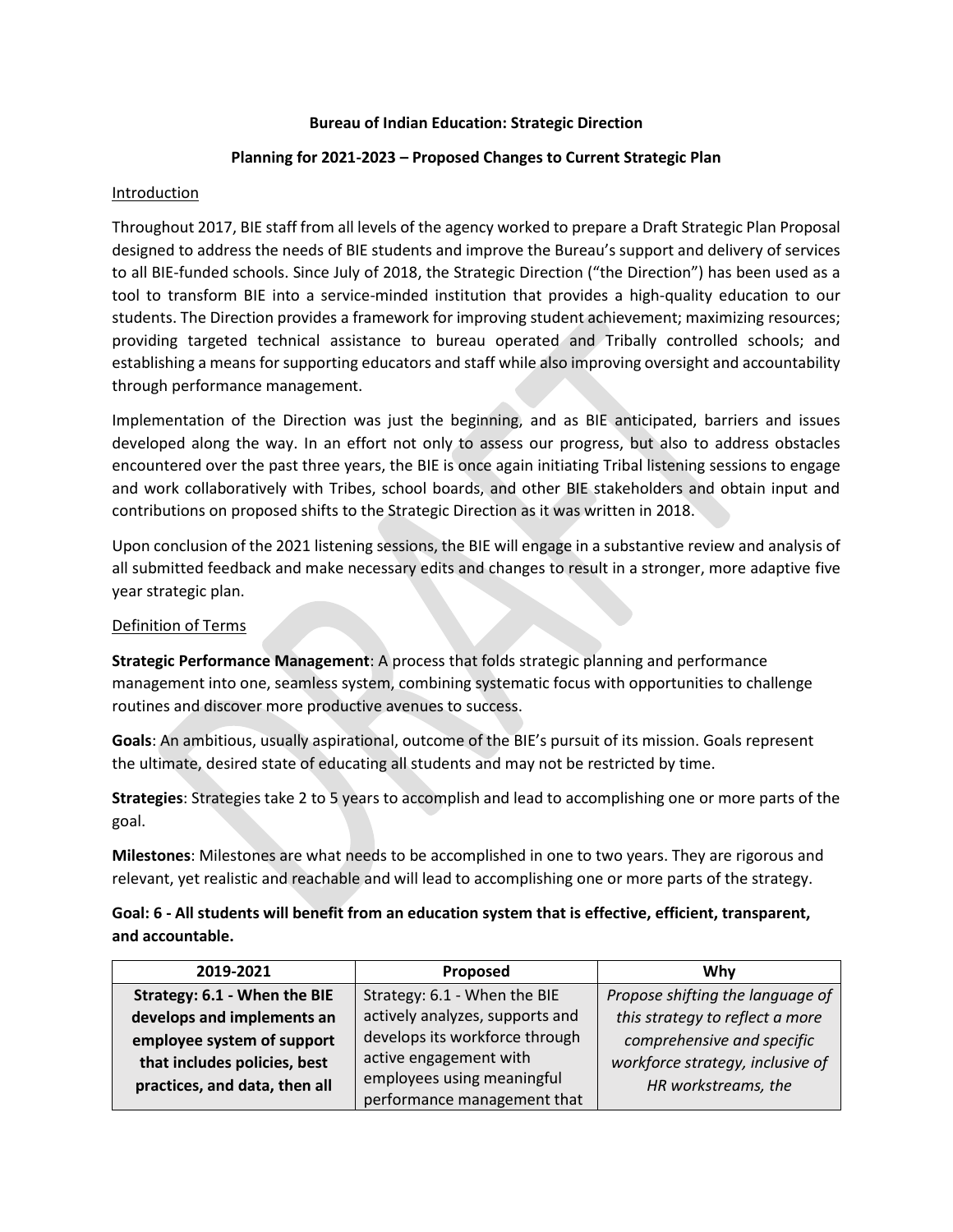| staff will have the capacity to                                                                            | is driven by results, then all staff                   | importance of performance        |
|------------------------------------------------------------------------------------------------------------|--------------------------------------------------------|----------------------------------|
| proactively provide services to                                                                            | will be equipped to provide the                        | management, and an emphasis      |
| students, schools, and Tribes,                                                                             | best services BIE can deliver and                      | on results.                      |
| and all students will benefit                                                                              | all students will benefit from an                      |                                  |
| from an education system that                                                                              | education system that is                               |                                  |
| is effective, efficient,                                                                                   | effective, efficient, transparent,<br>and accountable. |                                  |
| transparent, and accountable.                                                                              |                                                        |                                  |
| Milestone: 6.1.10 - Implement                                                                              | Milestone: 6.1.10 - Implement                          | No change proposed.              |
| the employee wellness program                                                                              | the employee wellness program                          |                                  |
| and adjust as needed.                                                                                      | and adjust as needed.                                  |                                  |
|                                                                                                            |                                                        |                                  |
| Milestone: 6.1.5 - Work with                                                                               | Milestone: 6.1.5 - Work with                           | Proposing this change because    |
| managers to have standardized                                                                              | hiring managers and the union                          | position descriptions must be    |
| EPAPS for any position that has                                                                            | to develop standardized                                | standardized prior to            |
| certification/licensure or                                                                                 | position descriptions and EPAPs.                       | standardization of EPAPs to      |
| positions that require physicals.                                                                          |                                                        | ensure consistency and           |
|                                                                                                            |                                                        | compliance across BIE.           |
|                                                                                                            |                                                        |                                  |
| Milestone: 6.1.7 - COVID-19-The                                                                            | Milestone: 6.1.7 - COVID-19-The                        | No change proposed               |
| BIE HR staff are responding to                                                                             | BIE HR staff are responding to                         |                                  |
| COVID-19 as it impacts the                                                                                 | COVID-19 as it impacts the                             |                                  |
| mission and work of BIE.                                                                                   | mission and work of BIE.                               |                                  |
| Milestone: 6.1.8 - Start a                                                                                 | Milestone: 6.1.8 - Start a                             | No change proposed               |
| pathways program to take                                                                                   | pathways program to take                               |                                  |
| internees into employment to                                                                               | internees into employment to                           |                                  |
| grow our own employees to                                                                                  | grow our own employees to                              |                                  |
| address the staffing shortages.                                                                            | address the staffing shortages.                        |                                  |
| Milestone: 6.1.9 - Implement                                                                               | Milestone: 6.1.9 - Implement                           | No change proposed               |
| the employee awards process                                                                                | the employee awards process                            |                                  |
| and adjust or add to as needed.                                                                            | and adjust or add to as needed.                        |                                  |
| New Proposed Milestone: Conduct a workforce analysis of the BIE                                            |                                                        | This proposed milestone reflects |
| to identify current and anticipated gaps in available labor and                                            |                                                        | a need identified by BIE Senior  |
| skillsets, identify the workforce BIE needs and/or will need in the                                        |                                                        | Leadership and would fit neatly  |
| future (demand analysis), and identify gaps among the<br>current/future supply and current/future demands. |                                                        | within the comprehensive         |
|                                                                                                            |                                                        | workforce strategy (6.1)         |
| New Proposed Milestone: Create an annual calendar of available                                             |                                                        | This proposed milestone reflects |
| trainings required/conducted by school staff and teachers and                                              |                                                        | a need that was identified       |
| school leadership; Calendar would include reminders of due dates                                           |                                                        | during fiscal and programmatic   |
| for certification/licensing attestation forms.                                                             |                                                        | monitoring as something that     |
|                                                                                                            |                                                        | would be helpful to provide to   |
|                                                                                                            |                                                        | any/all BIE schools.             |
| Strategy: 6.2 - When the BIE                                                                               | Strategy: 6.2 - When the BIE                           | Proposing to tweak language to   |
| develops a comprehensive data                                                                              | develops, implements and                               | be more specific about why this  |
| management system, then                                                                                    | maintains a comprehensive                              |                                  |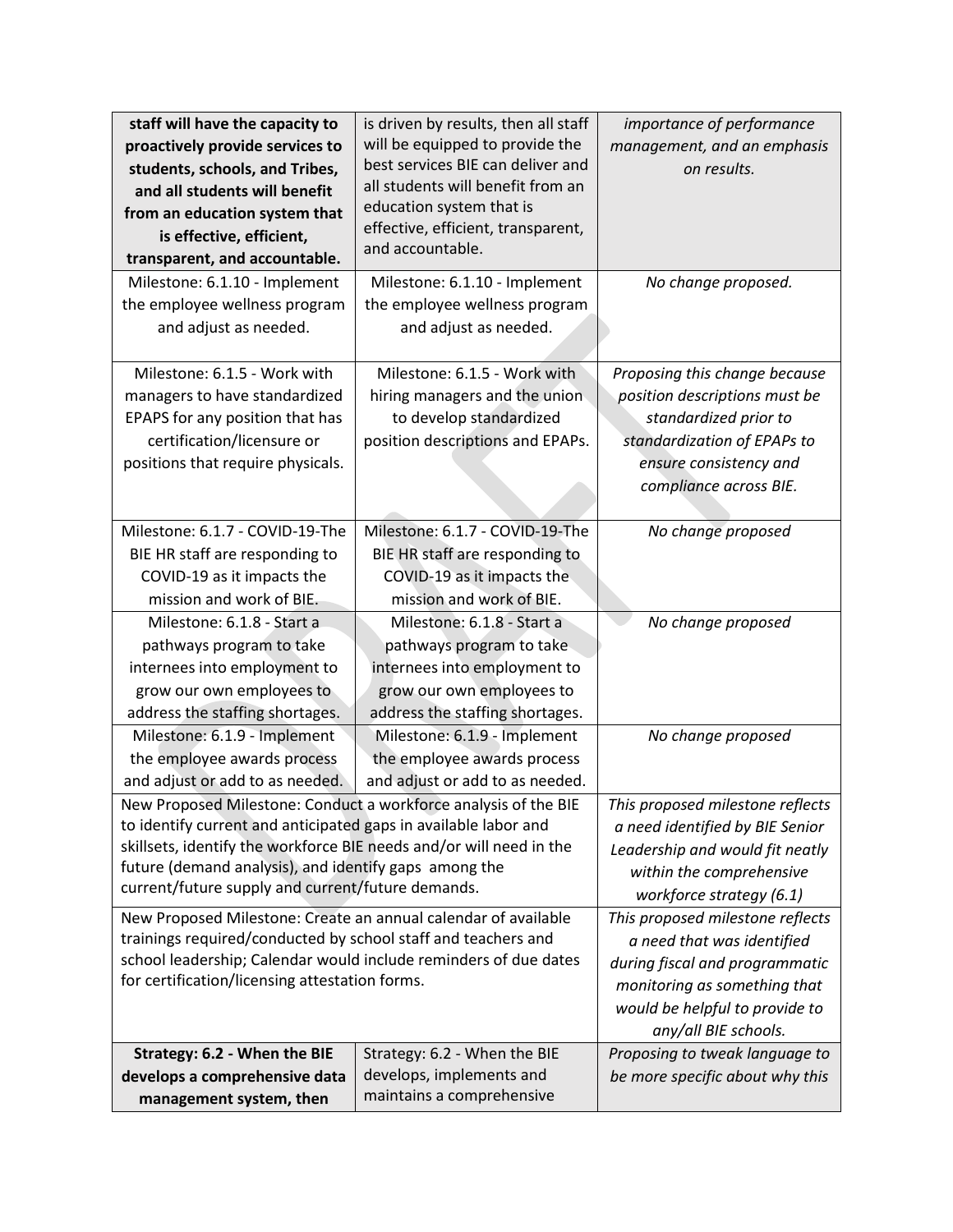| accurate data will be used to                                                                                                       | data management system, then     | strategy is crucial to accomplish |
|-------------------------------------------------------------------------------------------------------------------------------------|----------------------------------|-----------------------------------|
| improve education services and                                                                                                      | accurate data will be used to    | Goal 6.                           |
| supports, and all students will                                                                                                     | improve education services and   |                                   |
| benefit from an education                                                                                                           | supports and drive decision-     |                                   |
| system that is effective,                                                                                                           | making in all directions.        |                                   |
| efficient, transparent, and                                                                                                         |                                  |                                   |
| accountable.                                                                                                                        |                                  |                                   |
| NEW Proposed Milestone: Designate the Performance Office as the                                                                     |                                  | This would address a need         |
| BIE team that will be responsible for defining the data system's                                                                    |                                  | identified by the Goal 6 team     |
| mission, goals, terminology, and expected outcomes.                                                                                 |                                  | and would be an important         |
|                                                                                                                                     |                                  | milestone for moving closer to a  |
|                                                                                                                                     |                                  | comprehensive data                |
|                                                                                                                                     |                                  | management system.                |
| NEW Proposed Milestone: Designate additional BIE staff members                                                                      |                                  | This would address a need         |
| and the role of the Data Governance Board to determine those                                                                        |                                  | identified by the Goal 6 team     |
| best suited to conceptualize the data system's guiding mission,                                                                     |                                  | and would be an important         |
| goals, and expected outcomes (note: these BIE staff members                                                                         |                                  | milestone for moving closer to a  |
| should understand how the data system can be incorporated into                                                                      |                                  | comprehensive data                |
| efforts to improve student learning outcomes, and can define the<br>data system's guiding mission, goals, and expected outcomes for |                                  | management system.                |
| use).                                                                                                                               |                                  |                                   |
|                                                                                                                                     |                                  |                                   |
| NEW Proposed Milestone: Update and finalize a document                                                                              |                                  | This would address a need         |
| outlining a BIE data inventory, as well as the data system's mission,                                                               |                                  | identified by the Goal 6 team     |
| goals, and expected outcomes with a clearly defined mission,<br>goals, and expected outcomes. These definitions should set          |                                  | and would be an important         |
|                                                                                                                                     |                                  | milestone for moving closer to a  |
| distinct, measurable milestones (goals and outcomes) and outline<br>BIE's philosophy about data collection and data use (mission).  |                                  | comprehensive data                |
|                                                                                                                                     |                                  | management system.                |
|                                                                                                                                     |                                  |                                   |
|                                                                                                                                     |                                  |                                   |
| Milestone: 6.2.3 - The BIE has                                                                                                      | Milestone: 6.2.3 - The BIE has   | Proposing to tweak language to    |
| ensured that all BIE staff                                                                                                          | developed data system            | be more simple and concise.       |
| members duly understand the                                                                                                         | resources to ensure that all BIE |                                   |
| data system (i.e., Student                                                                                                          | staff members understand the     |                                   |
| Information System) and its                                                                                                         | system (i.e., Student            |                                   |
| operations; established a                                                                                                           | Information System) and its      |                                   |
| comprehensive, consistent and                                                                                                       | operations, functions and        |                                   |
| regular training program for BIE                                                                                                    | purpose (to include training     |                                   |
| and school level employees;                                                                                                         | materials, one pagers, user      |                                   |
| provided school staff members                                                                                                       | guides, etc.)                    |                                   |
| with necessary supports and                                                                                                         |                                  |                                   |
| resources (including training) to                                                                                                   |                                  |                                   |
| work with the data system.                                                                                                          |                                  |                                   |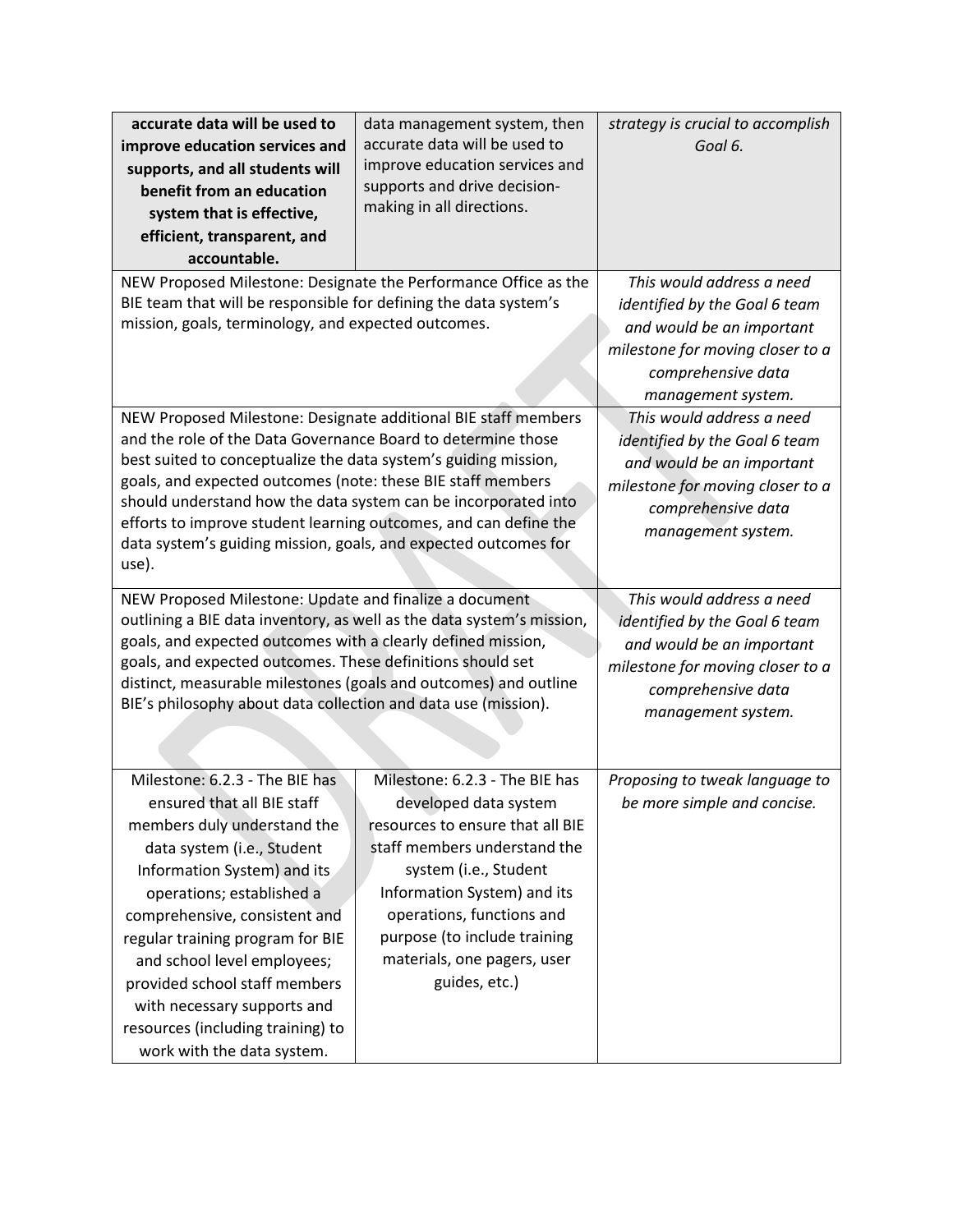| Milestone: 6.2.4 - The BIE has                                  | Milestone: 6.2.4 - The BIE has   | Proposing a change to include    |
|-----------------------------------------------------------------|----------------------------------|----------------------------------|
| developed data collection and                                   | developed data collection and    | provisions for data security and |
| reporting methods that                                          | reporting methods that           | confidentiality.                 |
| minimize data collection and                                    | established provisions for data  |                                  |
| reporting burdens; established a                                | security and confidentiality;    |                                  |
| data collection and reporting                                   | minimize data collection and     |                                  |
| calendar to communicate                                         | reporting burdens; established a |                                  |
| precisely when data is to be                                    | data collection and reporting    |                                  |
| collected and reported;                                         | calendar to communicate          |                                  |
| provided schools, parents, and                                  | precisely when data is to be     |                                  |
| community members with                                          | collected and reported;          |                                  |
| information about the data                                      | provided schools, parents, and   |                                  |
| system; established regular                                     | community members with           |                                  |
| communications to support                                       | information about the data       |                                  |
| data system implementation                                      | system; established regular      |                                  |
| and maintenance.                                                | communications to support        |                                  |
|                                                                 | data system implementation       |                                  |
|                                                                 | and maintenance.                 |                                  |
| Milestone: 6.2.5 - The BIE has                                  | Remove this milestone.           | Proposing that this task is      |
| determined how data is                                          |                                  | captured in a milestone above    |
| collected and stored to guide                                   |                                  | regarding the development of     |
| data systems development and                                    |                                  | resources related to the data    |
| use; establish BIE principles for                               |                                  | system.                          |
| data cataloging and storage.                                    |                                  |                                  |
|                                                                 |                                  |                                  |
| NEW Proposed Milestone: Develop data definitions to ensure that |                                  | This would address a need        |
| data system users speak a common language when referring to the |                                  | identified by the Goal 6 team    |
| data system to ensure that data system users speak a common     |                                  |                                  |
|                                                                 |                                  | and would be an important        |
| language when referring to the data system.                     |                                  | milestone for moving closer to a |
|                                                                 |                                  | comprehensive data               |
|                                                                 |                                  | management system.               |
|                                                                 |                                  |                                  |
| Milestone: 6.2.6 - The BIE has                                  | Remove milestone.                | Proposing to remove this         |
| established criteria that                                       |                                  | milestone as it has been         |
| illustrate whether the data                                     |                                  | identified as a step towards a   |
| system is working as intended;                                  |                                  | comprehensive data system that   |
| established mechanisms for                                      |                                  | would reasonably take place in   |
| compliance to ensure that users                                 |                                  | the next iteration of the        |
| are implementing the data                                       |                                  | <b>Strategic Direction.</b>      |
| system as intended.                                             |                                  |                                  |
| Milestone: 6.2.8 - The BIE has                                  | Remove Milestone.                | Proposing to consolidate with    |
| established provisions for data                                 |                                  | milestone 6.2.4                  |
| security and confidentiality;<br>developed data privacy and     |                                  |                                  |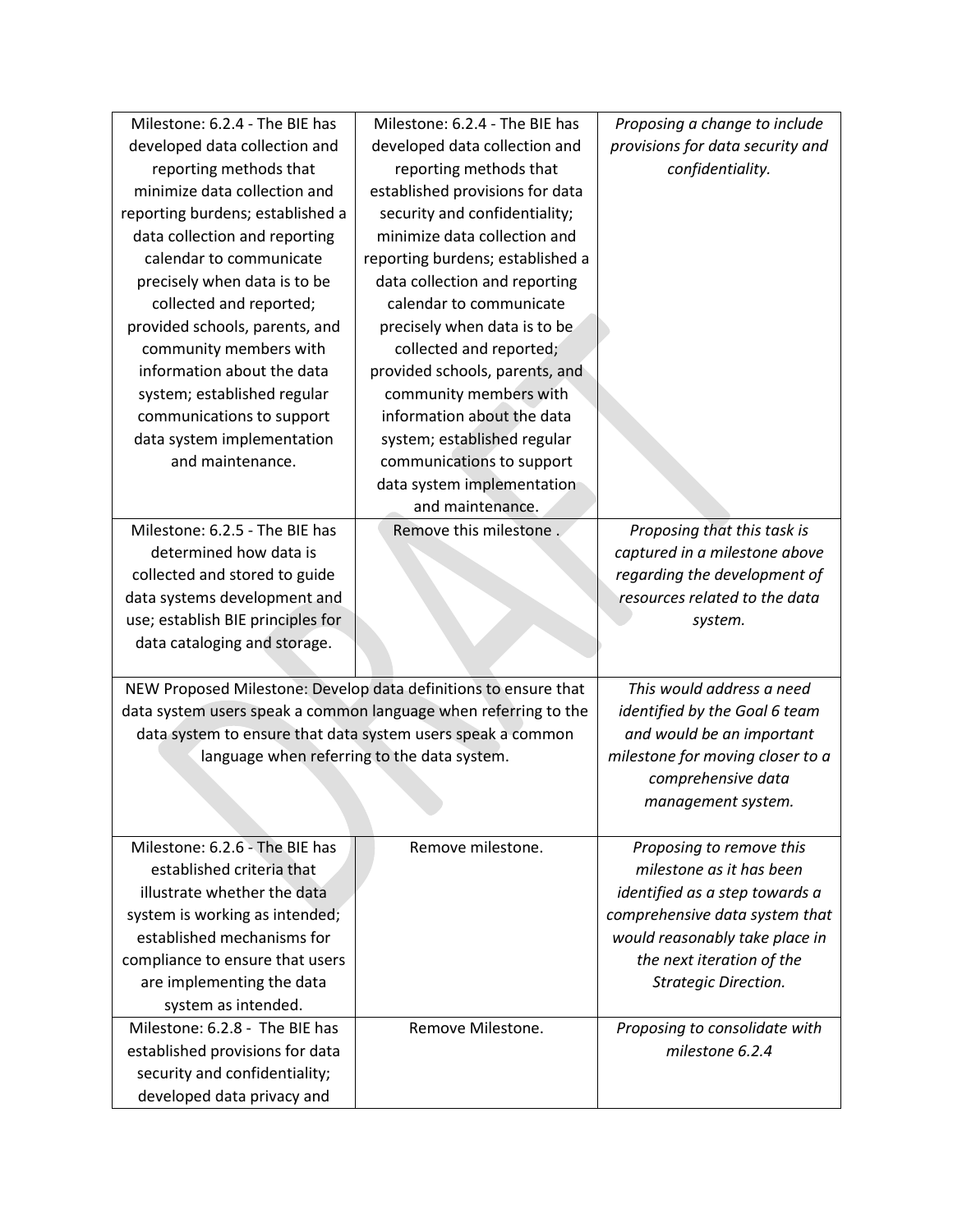| security protocol rules (Used<br>the Family Educational Rights<br>and Privacy Act and Protection<br>of Pupil Rights Amendment<br>laws); identified BIE staff<br>members who are granted<br>access to student data, and<br>specified permissions and data<br>security protocol for accessing<br>each data point; made clear<br>which BIE staff members and<br>external stakeholders have |                                                              |                                                                                                                                                                         |
|-----------------------------------------------------------------------------------------------------------------------------------------------------------------------------------------------------------------------------------------------------------------------------------------------------------------------------------------------------------------------------------------|--------------------------------------------------------------|-------------------------------------------------------------------------------------------------------------------------------------------------------------------------|
| access to data.                                                                                                                                                                                                                                                                                                                                                                         |                                                              |                                                                                                                                                                         |
| New Proposed Milestone: Oversee and manage BIE's Learning<br>Management System Contract in collaboration with the Goal 3<br>Team.                                                                                                                                                                                                                                                       |                                                              | This would address a need<br>identified by the Goal 6 team<br>and would be an important<br>milestone for moving closer to a<br>comprehensive data<br>management system. |
| Strategy: 6.3 - When the BIE                                                                                                                                                                                                                                                                                                                                                            | Strategy: 6.3 - When the BIE                                 | Proposing to change language                                                                                                                                            |
| establishes clear, consistent                                                                                                                                                                                                                                                                                                                                                           | establishes clear, consistent                                | to emphasize value of                                                                                                                                                   |
| communication processes that                                                                                                                                                                                                                                                                                                                                                            | communication and storytelling                               | storytelling in service of public                                                                                                                                       |
| model and facilitate                                                                                                                                                                                                                                                                                                                                                                    | processes that model and                                     | engagement and clarified intent                                                                                                                                         |
| multilateral, reciprocal                                                                                                                                                                                                                                                                                                                                                                | facilitate multilateral, reciprocal                          | of lifting up our stakeholders.                                                                                                                                         |
| communication, then all                                                                                                                                                                                                                                                                                                                                                                 | public engagement, then all<br>stakeholders will have up-to- |                                                                                                                                                                         |
| stakeholders will have up-to-                                                                                                                                                                                                                                                                                                                                                           | date, reliable information on BIE                            |                                                                                                                                                                         |
| date reliable information and                                                                                                                                                                                                                                                                                                                                                           | business and access to powerful                              |                                                                                                                                                                         |
| an avenue for timely input to                                                                                                                                                                                                                                                                                                                                                           | stories of our students and                                  |                                                                                                                                                                         |
| assist BIE in providing effective                                                                                                                                                                                                                                                                                                                                                       | families for generations to                                  |                                                                                                                                                                         |
| leadership and supports to                                                                                                                                                                                                                                                                                                                                                              | come.                                                        |                                                                                                                                                                         |
| improve education, and all                                                                                                                                                                                                                                                                                                                                                              |                                                              |                                                                                                                                                                         |
| students will benefit from an                                                                                                                                                                                                                                                                                                                                                           |                                                              |                                                                                                                                                                         |
| education system that is                                                                                                                                                                                                                                                                                                                                                                |                                                              |                                                                                                                                                                         |
| effective, efficient, transparent,                                                                                                                                                                                                                                                                                                                                                      |                                                              |                                                                                                                                                                         |
| and accountable.                                                                                                                                                                                                                                                                                                                                                                        |                                                              |                                                                                                                                                                         |
| Milestone: 6.3.10 - The BIE                                                                                                                                                                                                                                                                                                                                                             | Milestone: 6.3.10 - The BIE                                  | No change proposed                                                                                                                                                      |
| continues to develop and                                                                                                                                                                                                                                                                                                                                                                | continues to develop and                                     |                                                                                                                                                                         |
| implement a comprehensive                                                                                                                                                                                                                                                                                                                                                               | implement a comprehensive                                    |                                                                                                                                                                         |
| communications plan, including                                                                                                                                                                                                                                                                                                                                                          | communications plan, including                               |                                                                                                                                                                         |
| internal, external, and                                                                                                                                                                                                                                                                                                                                                                 | internal, external, and                                      |                                                                                                                                                                         |
| emergency communications                                                                                                                                                                                                                                                                                                                                                                | emergency communications                                     |                                                                                                                                                                         |
| sections for the 2020-2021                                                                                                                                                                                                                                                                                                                                                              | sections for the 2020-2021                                   |                                                                                                                                                                         |
| school year.                                                                                                                                                                                                                                                                                                                                                                            | school year.                                                 |                                                                                                                                                                         |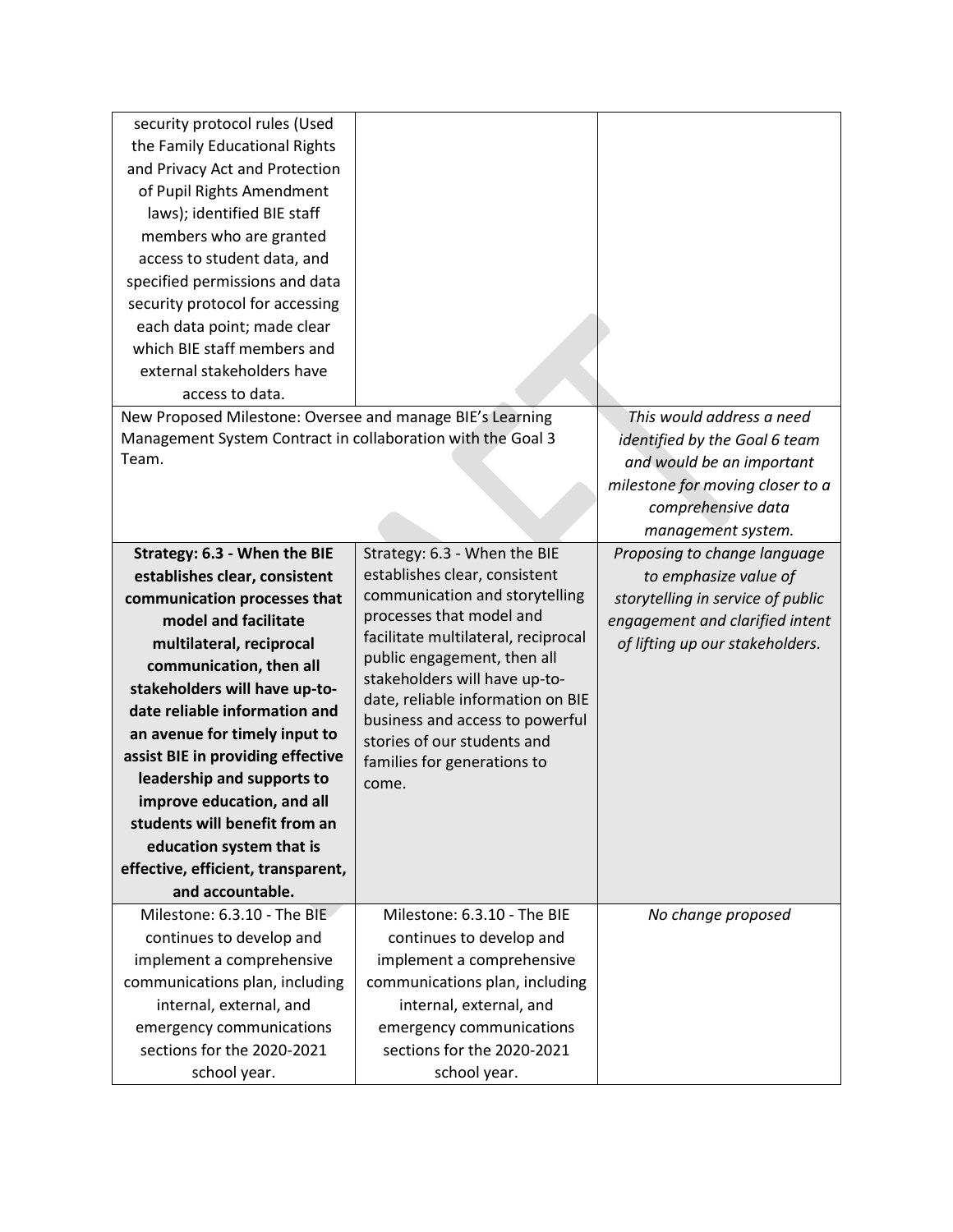| updated website managed by<br>developed a Website<br>due to a need identified by the<br>Goal 6 team because BIE needs<br>the Content Management<br>Management Team and are<br>working with regions to<br>web developers prior to<br>Team.<br>continuously update BIE<br>managing of a Content<br>website as needed.<br>Management Team.<br>Milestone: 6.3.2 - The BIE has<br>Milestone: 6.3.2 - The BIE has<br>No change proposed<br>published communication with<br>published communication with<br>schools to support the reporting<br>schools to support the reporting<br>and use of data.<br>and use of data.<br>New Proposed Milestone: BIE website will have uploaded content<br>This would address a need<br>in order to list trainings that are available and announce which are<br>identified by the Goal 6 team as |
|------------------------------------------------------------------------------------------------------------------------------------------------------------------------------------------------------------------------------------------------------------------------------------------------------------------------------------------------------------------------------------------------------------------------------------------------------------------------------------------------------------------------------------------------------------------------------------------------------------------------------------------------------------------------------------------------------------------------------------------------------------------------------------------------------------------------------|
|                                                                                                                                                                                                                                                                                                                                                                                                                                                                                                                                                                                                                                                                                                                                                                                                                              |
|                                                                                                                                                                                                                                                                                                                                                                                                                                                                                                                                                                                                                                                                                                                                                                                                                              |
|                                                                                                                                                                                                                                                                                                                                                                                                                                                                                                                                                                                                                                                                                                                                                                                                                              |
|                                                                                                                                                                                                                                                                                                                                                                                                                                                                                                                                                                                                                                                                                                                                                                                                                              |
|                                                                                                                                                                                                                                                                                                                                                                                                                                                                                                                                                                                                                                                                                                                                                                                                                              |
|                                                                                                                                                                                                                                                                                                                                                                                                                                                                                                                                                                                                                                                                                                                                                                                                                              |
|                                                                                                                                                                                                                                                                                                                                                                                                                                                                                                                                                                                                                                                                                                                                                                                                                              |
|                                                                                                                                                                                                                                                                                                                                                                                                                                                                                                                                                                                                                                                                                                                                                                                                                              |
|                                                                                                                                                                                                                                                                                                                                                                                                                                                                                                                                                                                                                                                                                                                                                                                                                              |
|                                                                                                                                                                                                                                                                                                                                                                                                                                                                                                                                                                                                                                                                                                                                                                                                                              |
|                                                                                                                                                                                                                                                                                                                                                                                                                                                                                                                                                                                                                                                                                                                                                                                                                              |
| open to BIE school staff.<br>an important milestone for BIE                                                                                                                                                                                                                                                                                                                                                                                                                                                                                                                                                                                                                                                                                                                                                                  |
| communications efforts.                                                                                                                                                                                                                                                                                                                                                                                                                                                                                                                                                                                                                                                                                                                                                                                                      |
| New Proposed Milestone: BIE will pull all school social media<br>This is would address a need                                                                                                                                                                                                                                                                                                                                                                                                                                                                                                                                                                                                                                                                                                                                |
| accounts and websites within the BIE websites in order to comply<br>identified by the Goal 6 team as                                                                                                                                                                                                                                                                                                                                                                                                                                                                                                                                                                                                                                                                                                                         |
| with federal policy.<br>an important milestone for BIE                                                                                                                                                                                                                                                                                                                                                                                                                                                                                                                                                                                                                                                                                                                                                                       |
| communications efforts.                                                                                                                                                                                                                                                                                                                                                                                                                                                                                                                                                                                                                                                                                                                                                                                                      |
| Strategy: 6.4 - When the BIE<br>Strategy: 6.4 - When the BIE<br>Proposing to change language                                                                                                                                                                                                                                                                                                                                                                                                                                                                                                                                                                                                                                                                                                                                 |
| develops and implements a<br>develops and implements a<br>to clarify intent and reflect a                                                                                                                                                                                                                                                                                                                                                                                                                                                                                                                                                                                                                                                                                                                                    |
| comprehensive operations plan<br>comprehensive system for a<br>comprehensive strategy                                                                                                                                                                                                                                                                                                                                                                                                                                                                                                                                                                                                                                                                                                                                        |
| that includes accountability<br><b>BIE accountability plan that</b><br>encompassing all BIE                                                                                                                                                                                                                                                                                                                                                                                                                                                                                                                                                                                                                                                                                                                                  |
| measures across the<br>includes policies, best<br>operations.                                                                                                                                                                                                                                                                                                                                                                                                                                                                                                                                                                                                                                                                                                                                                                |
| organization, standardized<br>practices, and data, then BIE                                                                                                                                                                                                                                                                                                                                                                                                                                                                                                                                                                                                                                                                                                                                                                  |
| operational policies and, best<br>will be equipped to ensure that                                                                                                                                                                                                                                                                                                                                                                                                                                                                                                                                                                                                                                                                                                                                                            |
| practices to include facilities<br>its responsibilities are being                                                                                                                                                                                                                                                                                                                                                                                                                                                                                                                                                                                                                                                                                                                                                            |
| management and<br>fulfilled effectively and                                                                                                                                                                                                                                                                                                                                                                                                                                                                                                                                                                                                                                                                                                                                                                                  |
| transportation, then BIE will be<br>efficiently, and all students will                                                                                                                                                                                                                                                                                                                                                                                                                                                                                                                                                                                                                                                                                                                                                       |
| equipped to ensure that its<br>benefit from an education<br>responsibilities are being                                                                                                                                                                                                                                                                                                                                                                                                                                                                                                                                                                                                                                                                                                                                       |
| system that is effective,<br>fulfilled as safely, effectively                                                                                                                                                                                                                                                                                                                                                                                                                                                                                                                                                                                                                                                                                                                                                                |
| efficient, transparent, and<br>and efficiently as possible.                                                                                                                                                                                                                                                                                                                                                                                                                                                                                                                                                                                                                                                                                                                                                                  |
| accountable.                                                                                                                                                                                                                                                                                                                                                                                                                                                                                                                                                                                                                                                                                                                                                                                                                 |
| Milestone: 6.4.4 - The BIE has<br>Milestone: 6.4.4 - The BIE has<br>No change proposed.                                                                                                                                                                                                                                                                                                                                                                                                                                                                                                                                                                                                                                                                                                                                      |
| maintained the strategic<br>maintained the strategic                                                                                                                                                                                                                                                                                                                                                                                                                                                                                                                                                                                                                                                                                                                                                                         |
| performance management<br>performance management                                                                                                                                                                                                                                                                                                                                                                                                                                                                                                                                                                                                                                                                                                                                                                             |
| system to adjust the Strategic<br>system to adjust the Strategic                                                                                                                                                                                                                                                                                                                                                                                                                                                                                                                                                                                                                                                                                                                                                             |
| Direction and address<br>Direction and address                                                                                                                                                                                                                                                                                                                                                                                                                                                                                                                                                                                                                                                                                                                                                                               |
| implementation issues in a<br>implementation issues in a                                                                                                                                                                                                                                                                                                                                                                                                                                                                                                                                                                                                                                                                                                                                                                     |
| timely manner.<br>timely manner.                                                                                                                                                                                                                                                                                                                                                                                                                                                                                                                                                                                                                                                                                                                                                                                             |
| Milestone: 6.4.5 - The BIE has<br>Milestone: 6.4.5 - The BIE has<br>No change proposed.                                                                                                                                                                                                                                                                                                                                                                                                                                                                                                                                                                                                                                                                                                                                      |
| continued to maintain its<br>continued to maintain its                                                                                                                                                                                                                                                                                                                                                                                                                                                                                                                                                                                                                                                                                                                                                                       |
| financial and programmatic<br>financial and programmatic                                                                                                                                                                                                                                                                                                                                                                                                                                                                                                                                                                                                                                                                                                                                                                     |
| oversight of all programs<br>oversight of all programs                                                                                                                                                                                                                                                                                                                                                                                                                                                                                                                                                                                                                                                                                                                                                                       |
| (school spending) as required.<br>(school spending) as required.                                                                                                                                                                                                                                                                                                                                                                                                                                                                                                                                                                                                                                                                                                                                                             |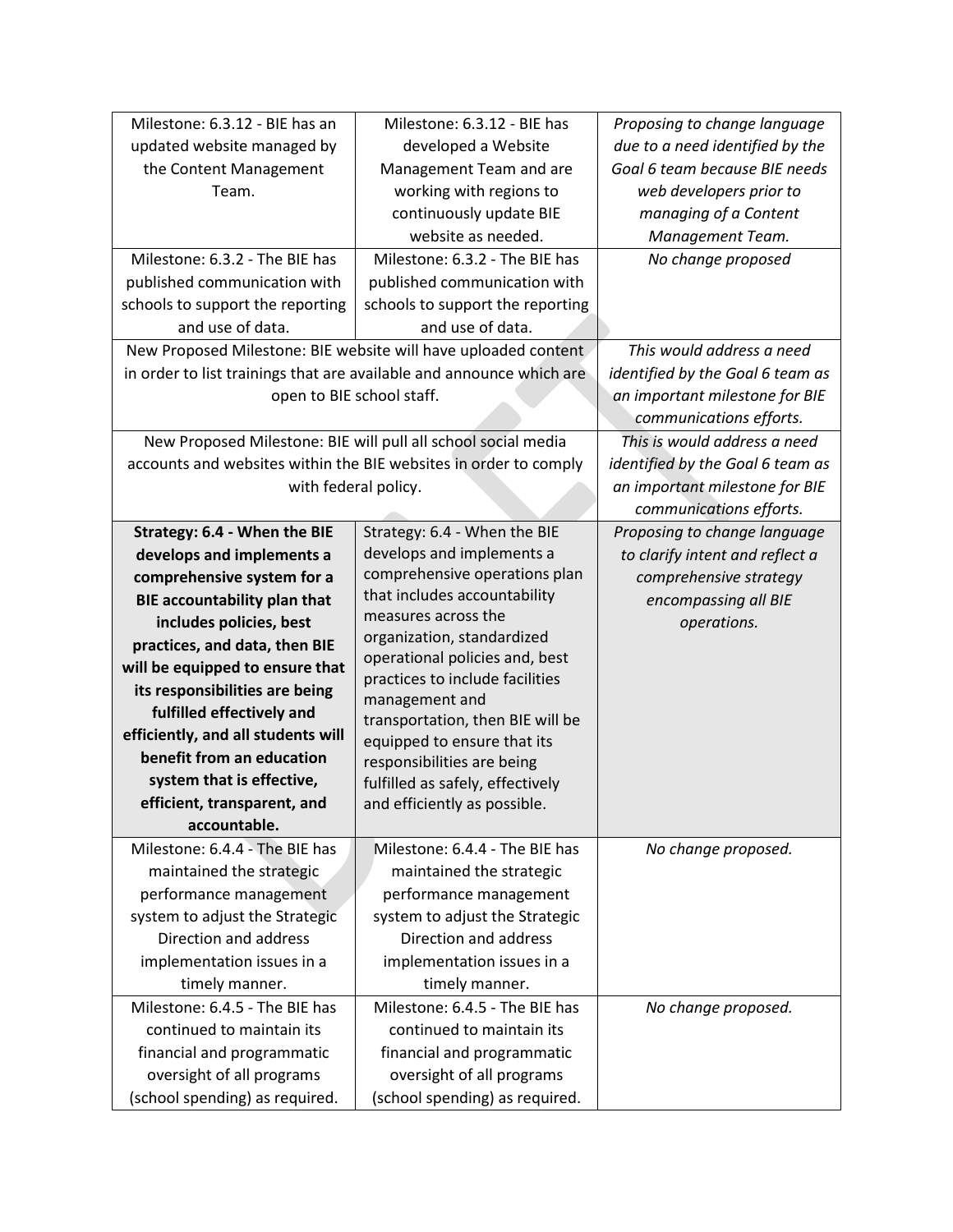| Milestone: 6.4.7 - The BIE has                                     | Remove milestone.                                               | This milestone has been           |
|--------------------------------------------------------------------|-----------------------------------------------------------------|-----------------------------------|
| drafted Standard Operating                                         |                                                                 | accomplished.                     |
| Procedures regarding fiscal                                        |                                                                 |                                   |
| monitoring.                                                        |                                                                 |                                   |
| Newly Placed Milestone: 6.5.11 - BIE has reviewed current policies |                                                                 | This facilities management        |
|                                                                    | and determine needed updates aligned to FEMA policies.          | related milestone fits within the |
|                                                                    |                                                                 | proposed comprehensive            |
|                                                                    |                                                                 | operations strategy (5.4), and    |
|                                                                    |                                                                 | would consolidate and organize    |
|                                                                    |                                                                 | Goal 6 Team's work into the       |
|                                                                    |                                                                 | most concise workstreams          |
|                                                                    |                                                                 | possible.                         |
| Milestone: 6.5.12 - Identify                                       | Redistribute the template                                       | This facilities management        |
| teams to identify Emergency                                        | <b>Emergency Action Plan Program</b>                            | related milestone was under       |
| <b>Action Plan Procedures.</b>                                     | to all BIE schools.                                             | Strategy 6.5 and has been         |
|                                                                    |                                                                 | accomplished but now the team     |
|                                                                    |                                                                 | is proposing it be redistributed  |
|                                                                    |                                                                 | to the field for the 2021-2022    |
|                                                                    |                                                                 | school year.                      |
|                                                                    | Newly Placed Milestone: 6.5.2 - The BIE, through a Service      | This facilities management        |
|                                                                    | Language Agreement, will establish inter-agency coordination,   | related milestone is being        |
|                                                                    | communication, procedures between BIE, BIA, and Division of     | proposed to fit within the        |
|                                                                    | Facilities, Maintenance, and Construction.                      | proposed comprehensive            |
|                                                                    |                                                                 | operations strategy (5.4) and     |
|                                                                    |                                                                 | would consolidate and organize    |
|                                                                    |                                                                 | Goal 6 Team's work into the       |
|                                                                    |                                                                 | most concise workstreams          |
|                                                                    |                                                                 | possible.                         |
|                                                                    | Newly Placed Milestone: 6.5.3 - The BIE continues to address    | This facilities management        |
|                                                                    | internet connectivity, through service level agreements, inter- | related milestone is being        |
|                                                                    | agency coordination and routine communications.                 | proposed to fit within the        |
|                                                                    |                                                                 | proposed comprehensive            |
|                                                                    |                                                                 | operations strategy (5.4) and     |
|                                                                    |                                                                 | would consolidate and organize    |
|                                                                    |                                                                 | Goal 6 Team's work into the       |
|                                                                    |                                                                 | most concise workstreams          |
|                                                                    |                                                                 | possible.                         |
| Newly Placed Milestone: 6.5.6 -                                    | Remove milestone                                                | This milestone has been           |
| Establish BIE Safety and                                           |                                                                 | accomplished.                     |
| <b>Occupational Health Program</b>                                 |                                                                 |                                   |
| <b>Financial Resources to</b>                                      |                                                                 |                                   |
| effectively implement the SOH                                      |                                                                 |                                   |
| program.                                                           |                                                                 |                                   |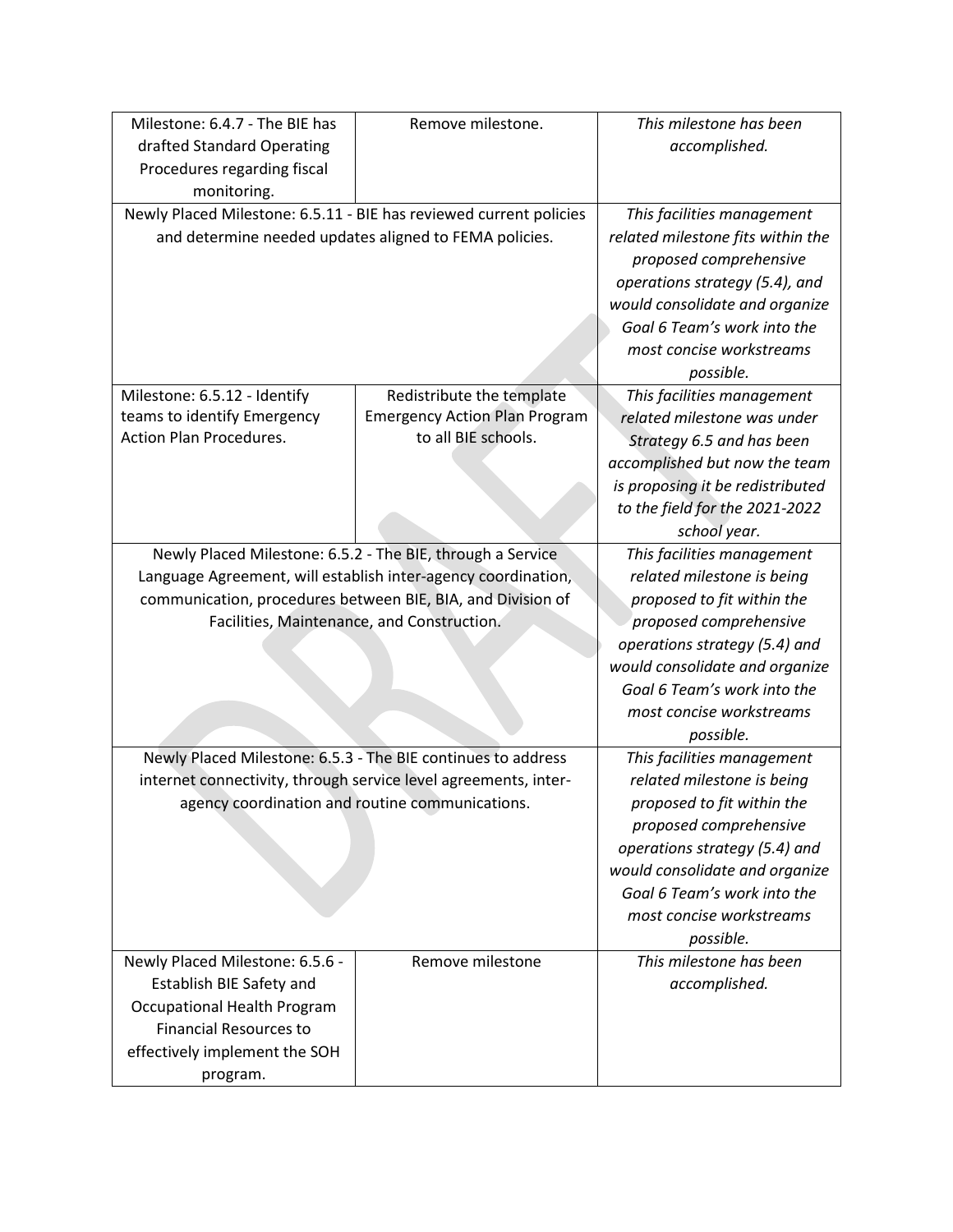| Newly Placed Milestone: 6.5.8 -                              | Remove milestone                                                   | Team is proposing removal        |
|--------------------------------------------------------------|--------------------------------------------------------------------|----------------------------------|
| BIE to establish a Program for                               |                                                                    | because it's duplicative of      |
| <b>SOH Promotion and</b>                                     |                                                                    | milestone 6.1.9                  |
| Recognition.                                                 |                                                                    |                                  |
|                                                              |                                                                    |                                  |
| Newly Placed Milestone: 6.5.9 -                              | Remove milestone                                                   | Team is proposing removal        |
| BIE to establish a Data Analysis,                            |                                                                    | because it's duplicative of work |
| Performance Metrics,                                         |                                                                    | that would be done in the        |
| Management Review and                                        |                                                                    | Comprehensive Data strategy      |
| Follow-up program.                                           |                                                                    |                                  |
| New Proposed Milestone: Create business office template      |                                                                    | This would address a need        |
|                                                              | documents for schools to use to address common areas of non-       | identified by the Goal 6 team    |
|                                                              | compliance that add risk (I.E. reporting deadline reminders, a     | and would be an important        |
|                                                              | template finance calendar, template budget trackers)               | milestone for achieving          |
|                                                              |                                                                    | operational excellence.          |
|                                                              | New Proposed Milestone: Create School Operations resources to      | This would address a need        |
|                                                              | address common areas to strengthen school business workstreams     | identified by the Goal 6 team    |
|                                                              | (timekeeping best practices, guide to expense reporting, inventory | and would be an important        |
|                                                              | best-practices, exemplar school policies for family engagement and | milestone for achieving          |
| parental compacts)                                           |                                                                    | operational excellence.          |
|                                                              | New Proposed Milestone: In partnership with GSA, learn how to      | This would address a need        |
| assess and better serve BIE schools who do not have adequate |                                                                    | identified by the Goal 6 team    |
|                                                              | buses and/or do not have adequate funding for repairs,             | and would be an important        |
|                                                              | maintenance, etc. in their transportation funding.                 | milestone for achieving          |
|                                                              |                                                                    | operational excellence.          |
| Strategy: 6.5 - When the BIE, in                             | <b>Remove Strategy</b>                                             | Proposed change would involve    |
| partnership with its Indian                                  |                                                                    | folding in this strategy on      |
| <b>Affairs partners, supports</b>                            |                                                                    | facilities management into the   |
| effective facilities                                         |                                                                    | comprehensive operations         |
| management, then schools will                                |                                                                    | strategy (6.4)                   |
| provide students with a quality                              |                                                                    |                                  |
| and safe learning environment,                               |                                                                    |                                  |
| and all students will benefit                                |                                                                    |                                  |
| from an education system that                                |                                                                    |                                  |
| is effective, efficient,                                     |                                                                    |                                  |
| transparent and accountable.                                 |                                                                    |                                  |
| Milestone: 6.5.11 - BIE has                                  | <b>Remove Milestone</b>                                            | Proposed change would involve    |
| reviewed current policies and                                |                                                                    | moving this milestone            |
| determine needed updates                                     |                                                                    | underneath the comprehensive     |
| aligned to FEMA policies.                                    |                                                                    | operations strategy (6.4)        |
| Milestone: 6.5.12 - Identify                                 | <b>Remove Milestone</b>                                            | This milestone has been          |
| teams to identify Emergency                                  |                                                                    | accomplished.                    |
| Action Plan Procedures.                                      |                                                                    |                                  |